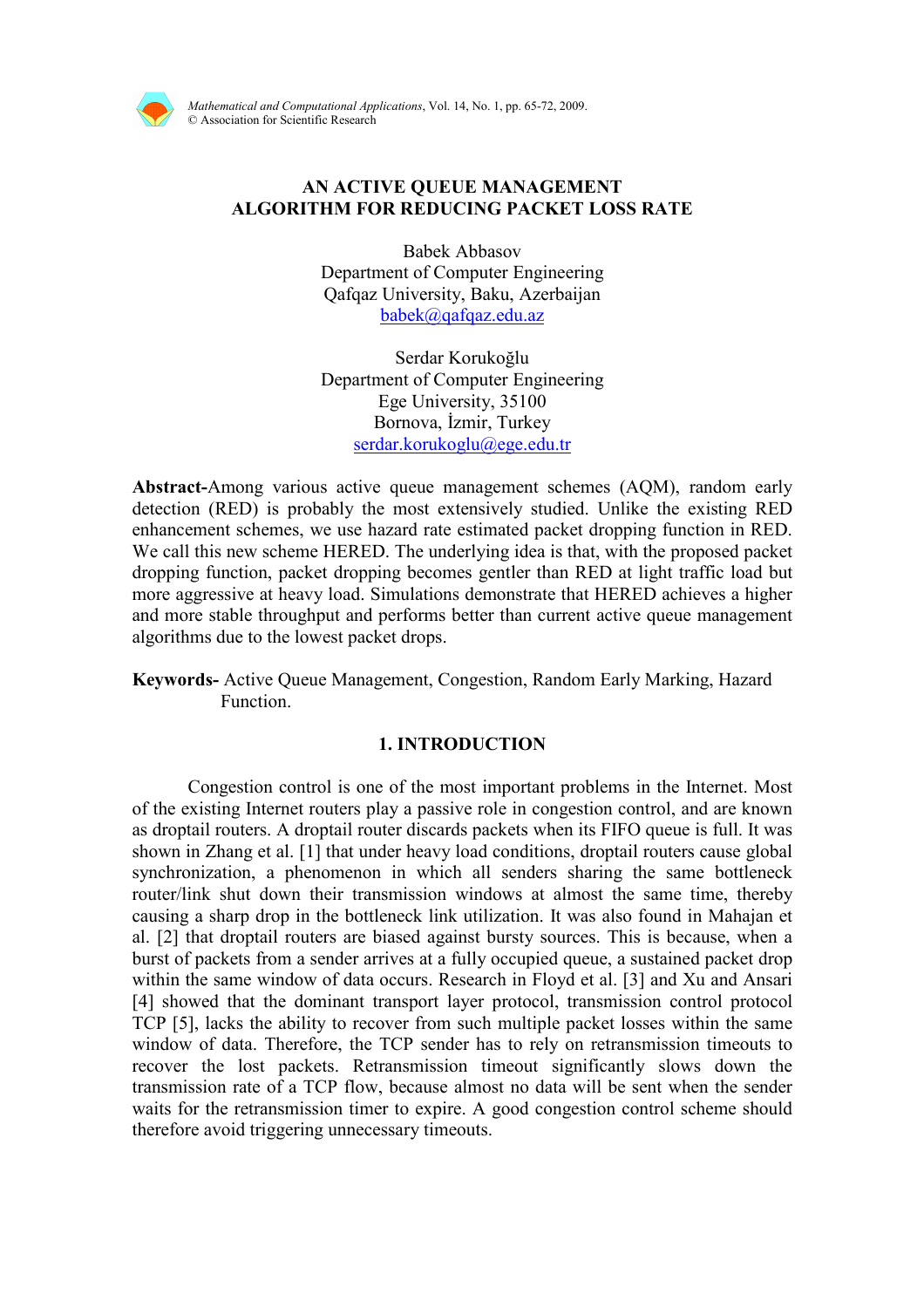On the other hand, as more and more multimedia applications running on top of UDP are being deployed, the traditional approach of relying solely on TCP's end-to-end congestion control algorithms will no longer be viable [6]. The network, in particular the routers in the network, should play an active role in its resource allocation, so as to effectively control/prevent congestion. This is known as active queue management (AQM) [7]. The essence is that an AQM router may intelligently drop packets before the queue overflows.

Among various AQM schemes, Random Early Detection (RED) [8] is probably the most extensively studied. RED is shown to effectively tackle both the global synchronization problem and the problem of bias against bursty sources. Due to its popularity, RED or its variants has been implemented by many router vendors in their products. For example Cisco implemented using weighted random early detection (WRED). On the other hand, there is still a hot on-going debate on the performance of RED. Some researchers claimed that RED appears to provide no clear advantage over droptail mechanism [9]. But more researchers ([2 10]) acknowledged that RED shows some advantages over droptail routers but it is not perfect, mainly due to one or more of the following problems.

• RED performance is highly sensitive to its parameter settings ([10]). In RED, at least 4 parameters, namely, maximum threshold  $(max<sub>th</sub>)$ , minimum threshold  $(min<sub>th</sub>)$ , maximum packet dropping probability (max<sub>p</sub>), and weighting factor  $(w_q)$ , have to be properly set.

- RED performance is sensitive to the number of competing sources/flows.
- RED performance is sensitive to the packet size.
- With RED, wild queue oscillation is observed when the traffic load changes.

As a result, RED has been extended and enhanced in many different ways ([2 10]). It can be found that a common underlying technique adopted in most studies is to steer a router to operate around a fixed target queue size (which can either be an average queue size or an instantaneous queue size). There are some concerns on the suitability of this approach, since the schemes thus designed are usually more complicated than the original RED. This renders them unsuitable for backbone routers where efficient implementation is of primary concern. In some schemes, additional parameters are also introduced. This adds extra complexity to the task of parameter setting.

Unlike the existing RED enhancement schemes, we propose to simply replace the hazard rate estimated packet dropping function in RED. The rest of the original RED remains unchanged. We call this new scheme HERED. The underlying idea is that, with the proposed nonlinear packet dropping function, packet dropping is gentler than RED at light traffic load but more aggressive at heavy load. Therefore, at light traffic load NLRED encourages the router to operate in a range of average queue sizes rather than a fixed one. When the load is heavy and the average queue size approaches the maximum threshold max $_{th}$  – an indicator that the queue size may soon get out of control, HERED allows more aggressive packet dropping to quickly back off from it. Simulations demonstrate that NLRED achieves a higher and more stable throughput than RED and other efficient variants of RED. Since HERED is fully compatible with RED, we can easily upgrade/replace the existing RED implementations by HERED.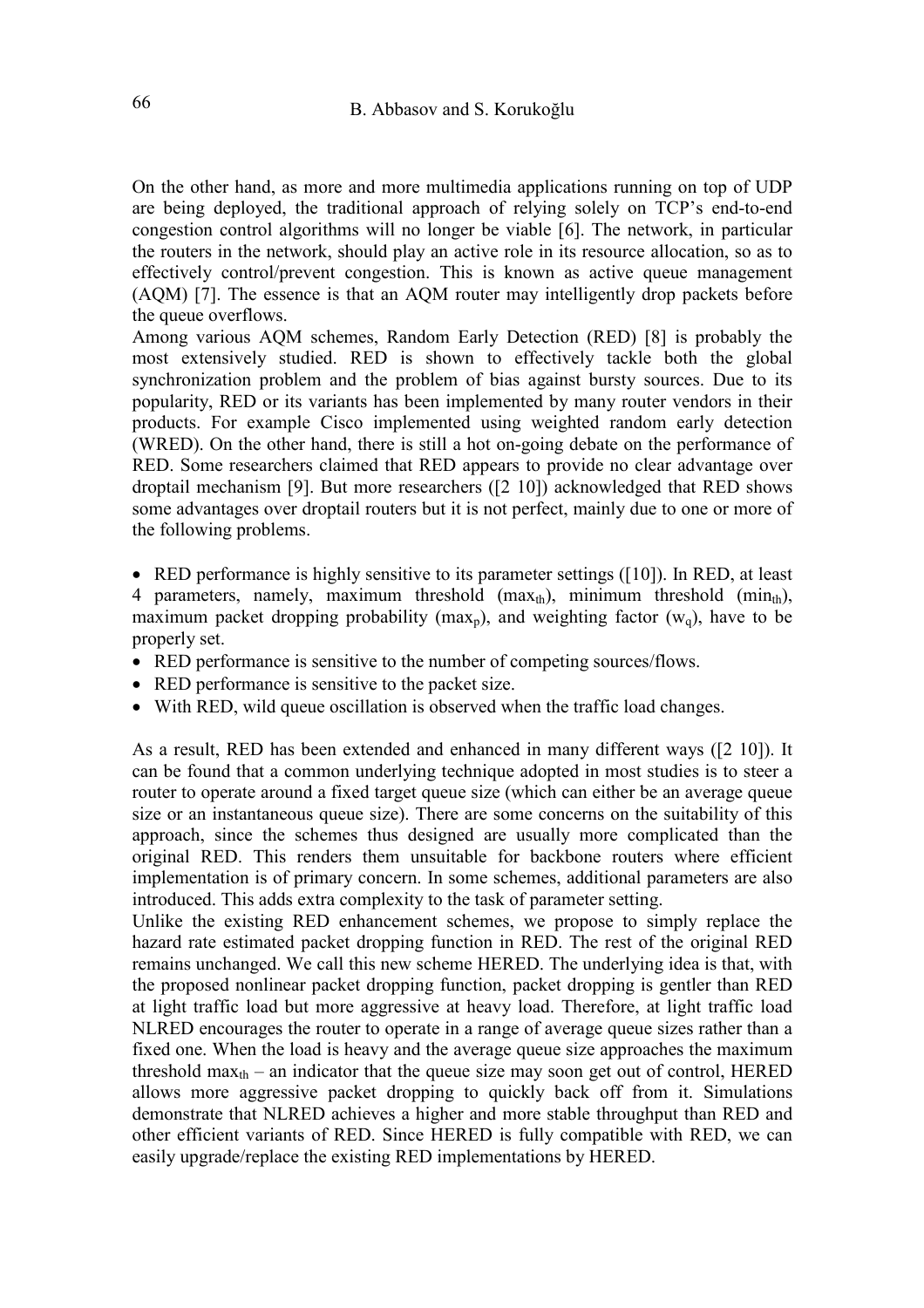#### 2. THE HAZARD FUNCTION

The hazard function is the conditional density function of failure at time  $t$ , given that the unit has survived until time  $t$ . Therefore, letting  $X$  denote the random variable and x denote the realization,

$$
f(x|X \ge x) = h(x)
$$
  
\n
$$
= F'(x|X \ge x)
$$
  
\n
$$
= \lim_{\Delta x \to 0} \frac{F(x + \Delta x|X \ge x) - F(x|X \ge x)}{\Delta x}
$$
  
\n
$$
= \lim_{\Delta x \to 0} \frac{F(x \le X \le x + \Delta x|X \ge x)}{\Delta x}
$$
  
\n
$$
= \lim_{\Delta x \to 0} \frac{F(x \le X \le x + \Delta x, X \ge x)}{\Delta x P\{X \ge x\}}
$$
  
\n
$$
= \lim_{\Delta x \to 0} \frac{F(x \le X \le x + \Delta x)}{\Delta x [1 - F(x)]}
$$
  
\n
$$
= \frac{f(x)}{1 - F(x)}
$$

It turns out that specifying a hazard function completely determines the cumulative distribution function (and vice-versa).

## 2.1. The Failure Rate for the Weibull Distribution

For the Weibull distribution, the hazard function is

$$
h(x) = \frac{f(x)}{1 - F(x)} = \frac{(\beta/\theta)(x/\theta)^{\beta - 1} e^{-(x/\theta)^{\beta}}}{e^{-(x/\theta)^{\beta}}} = \frac{\beta}{\theta} \left(\frac{x}{\theta}\right)^{\beta - 1}
$$
(2)

Note that if  $\beta = 1$  the Weibull hazard function is constant. This should be no surprise, since for  $\beta = 1$  the Weibull distribution reduces to the exponential. When  $\beta > 1$ , the Weibull hazard function increases, approaching∞ as  $\beta \rightarrow \infty$ . Consequently, the Weibull is a fairly common choice as a model for components or systems that experience deterioration due to wear-out or fatigue. For the case where  $\beta < 1$ , the Weibull hazard function decreases, approaching 0 as  $\beta \rightarrow 0$ .

For comparison purposes, note that the hazard function for the gamma distribution with parameters r and  $\lambda$  is also constant for the case  $r = 1$  (the gamma also reduces to the exponential when  $r = 1$ ). Also, when  $r > 1$  the hazard function increases, and when  $r < 1$ the hazard function decreases. However, when  $r > 1$  the hazard function approaches  $\lambda$ from below, while if  $r < 1$  the hazard function approaches  $\lambda$  from above. Therefore,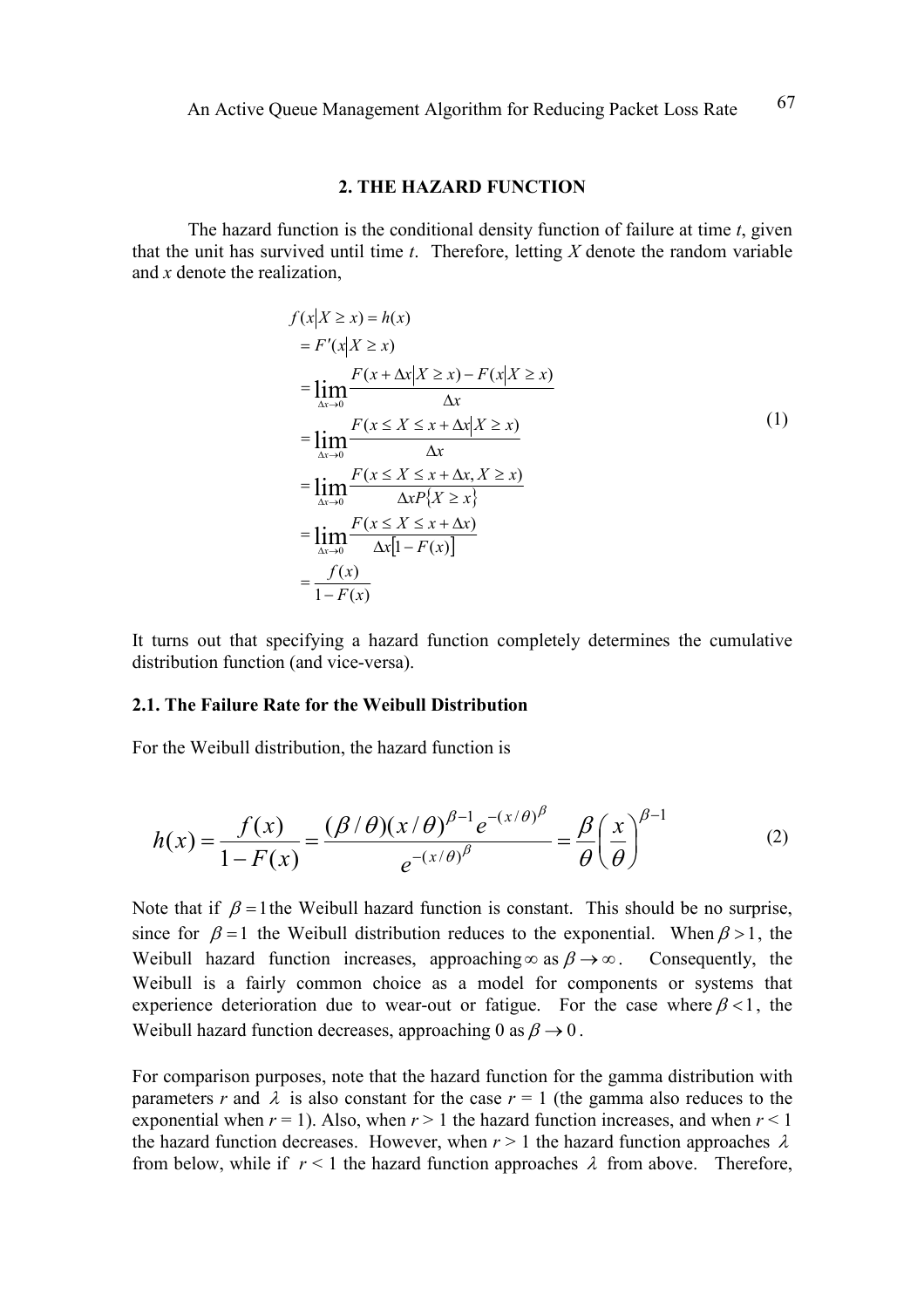even though the graph of the gamma and Weibull distributions look very similar, and they can both produce reasonable fits to the same sample of data, they clearly have very different characteristics in terms of describing survival or reliability data.

Finally we can simplify hazard function for Weibull distributions as  $h(x) = cx^{c-1}$ . Figure 1 illustrates  $h(x)$  function



Figure 1. Hazard function for the Weibull distribution

## 3. RELATED WORKS

Lots of proposed queue management schemes are RED oriented. The difference of these schemes is mainly in the parameter-adjusting method. Their mechanisms for adaptation of dropping-probability in response to network condition are different. In this section, brief descriptions of these queue management schemes are given. These representative queue management schemes include droptail RED [8], BLUE [11], REM [12], SRED [13], and DRED [14].

For droptail, arrival packets are dropped when queue overflow occurs. Droptail incurs large queue length and high packet loss rate at congested links. Especially, droptail results in a phenomenon, called global synchronization [4], when a lot of TCP flows compete in a bottleneck. The total throughput of TCP flows decreases when global synchronization occurs. It is really a simple queue management and does nothing to prevent congestion. However, droptail is the most widespread queue management scheme due to its simplicity.

Random early detection is a queue management scheme that is intended to remedy the shortcomings of droptail. RED implicitly notifies one of sources of congestion by randomly dropping an arriving packet. The selected source is informed by the packet loss and its sending rate is reduced accordingly. Consequently, congestion is alleviated.

The dropping probability of RED is decided by the queue length. An arriving packet may be dropped before the queue is full. It is an early congestion notification. The dropping probability is a function of average queue length. When the queue occupancy grows, congestion builds up. Then, the dropping probability increases in order to provide enough early congestion notifications.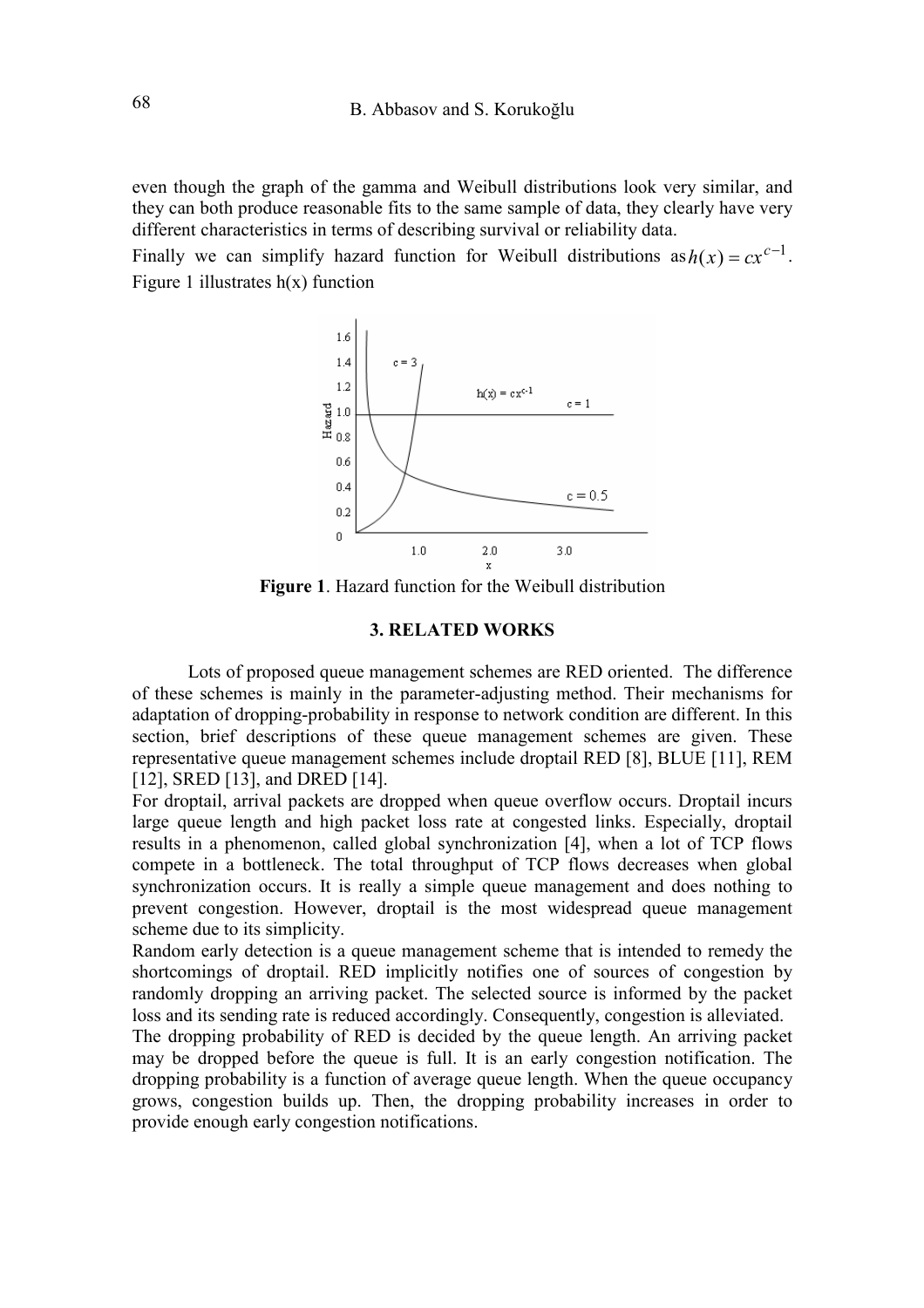The RED dropping probability function is a piece-wise linear function. It is defined by a triplet (*min<sub>th</sub>, max<sub>th</sub>, p<sub>max</sub>*). Upon a packet arrival, the packet is admitted into the queue if the average queue length  $q_a$  is less than min<sub>th</sub>, or is dropped if larger than  $max_{th}$ . If  $q_a$  is between  $min_{th}$  and  $max_{th}$ , the arrival packet is randomly dropped with the probability defined by a linear function evaluated at  $q_a$ . However, queue length is not a good indicator of severity of congestion and issues of congestion notifications may be too bursty, leading to excessive loss, or too mild, failing to stop congestion building. Several queue management schemes, such as BLUE, REM, SRED, and DRED, were proposed to improve the performance of RED.

BLUE uses queue length and link utilization as indicators of traffic load and congestion. Drop rate is adjusted by the indicators. If the current queue size exceeds a predetermined threshold L, dropping probability is raised by a very small fixed amount  $d_1$ . Conversely, if the link is idle, dropping probability is reduced by a small fixed amount  $d_2$ . The parameters  $d_1$  and  $d_2$  are configurable for BLUE. To avoid aggressive packet dropping, BLUE keeps a minimum interval, called "freeze time", between two successive updates.

However, if dominant round-trip time (RTT) of flows or number of flows through the queue changes, the parameter settings may not be suitable and queue length oscillates.

To deploy Random Exponential Marking (REM), routers must perform exponential marking and sources must be REM aware. REM gives no incentive to cooperative sources. Furthermore, a properly calculated and fixed design control constant must be known globally.

Stabilized RED estimates number of flows and adapts dropping probability accordingly. The estimation is mainly based on a zombie list which first initializes the Hit parameter equal to 0 and creates an empty list. Source–destination addresses of each incoming packet are stored in the list. Once the list is full, an entry is randomly chosen from the list for each subsequent packet arrival, and its content is compared with those of the newcomer packet. If there is a match, Hit is set to 1. Otherwise, Hit is set to 0, and with a certain probability, the content of this entry may be replaced by the source–destination addresses of the newcomer packet. By this match–mismatch way, an approximate number of flows are estimated. However, the estimation converges very slowly and is heavily dependent on the size of zombie list. The estimated number of flows in SRED is inaccurate in most of time in a varied network environment.

### 4. HERED ALGORITHM

 We make some major changes to the RED algorithm and call the new algorithm HERED. An important advantage of our algorithm HERED is that one can change the probability value p via the use of the hazard function  $h(x) = cx^{c-1}$ . Let T and q<sub>len</sub> denote the target value and the queue length, respectively. In order to stabilize the queue length against high congestion levels, we use  $c=3$ ,  $c=2$  and again  $c=3$  in the hazard function for the cases where  $min_{th} < q_{len} < T$ ,  $T < q_{len} < max_{th}$  and  $max_{th} <$  $q_{len} < 2*max_{th}$ , respectively. The pseudo code for HERED algorithm is illustrated in Figure 2.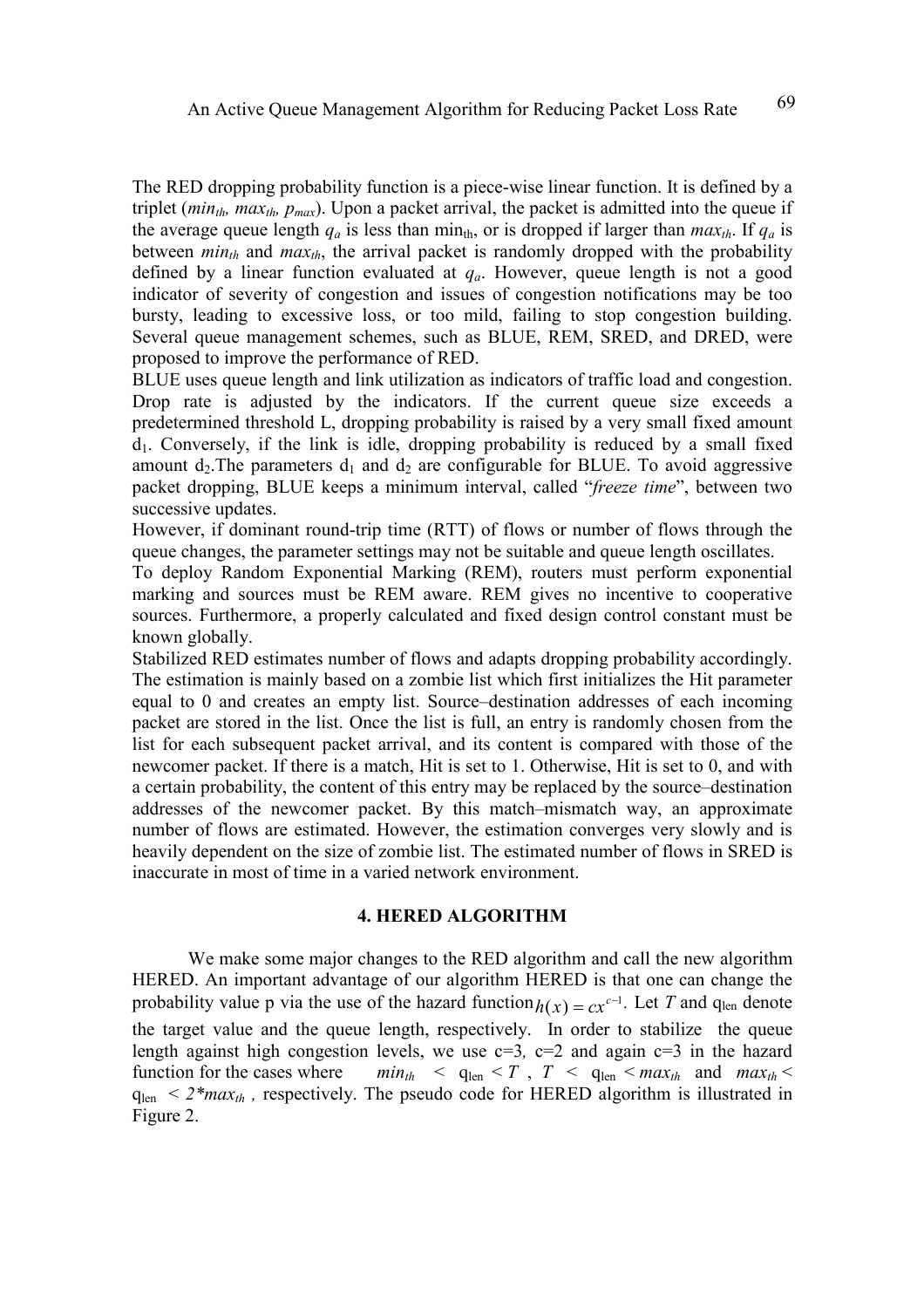```
for each packet arrival 
    calculate new prop 
    probability p using hazard 
    fuction h(x) = cx^{c-1}:
if (alen < min<sub>n</sub>)c = 0 no drop 
else if(min_{th} \leq qlen < T)c = 3calculate probability p_a:
   with probability p_a:
        mark the arriving packet 
else if (T \leq qlen < \max_{b} )c = 2calculate probability p_a:
   with probability p_a:
        mark the arriving packet
else if(max_{th} \leq qlen < 2 * max_{th})c = 3calculate probability p_a:
   with probability p_a:
        mark the arriving packet
else if (glen \geq 2 * max_{ab} mark the arriving packete de la composición de la composición de la composición de la composición de la composición de la composición
```
Figure 2. Pseudo code for HERED algorithm.

## 5. SIMULATION RESULTS

In this section, we compare the simulation results of our proposed HERED with the existing queue management schemes, REM and RED.

All simulations are performed using NS-2 simulator. In all of our simulations, we use the topology shown in Figure 3, which consists of n senders and one sink, connected together via router N, with one of the queue management schemes.  $S_n$  denotes the source of TCP flows. By varying flow number in each source  $S_n$ , we produce different levels of traffic load and thus different levels of congestion on the bottleneck link. N has a queue buffer size of 50 packets.

The parameters used for the simulations are presented in Table 1.

In the simulations, 10 to 200 TCP sources are run for 100 seconds from all nodes in  $(S_1, S_2)$  $S_2$ ... Sn) to the destination node D. Figure 4 illustrates Loss Rate of RED, REM and HERED algorithms. It is obvious that HERED has the lowest packet drops.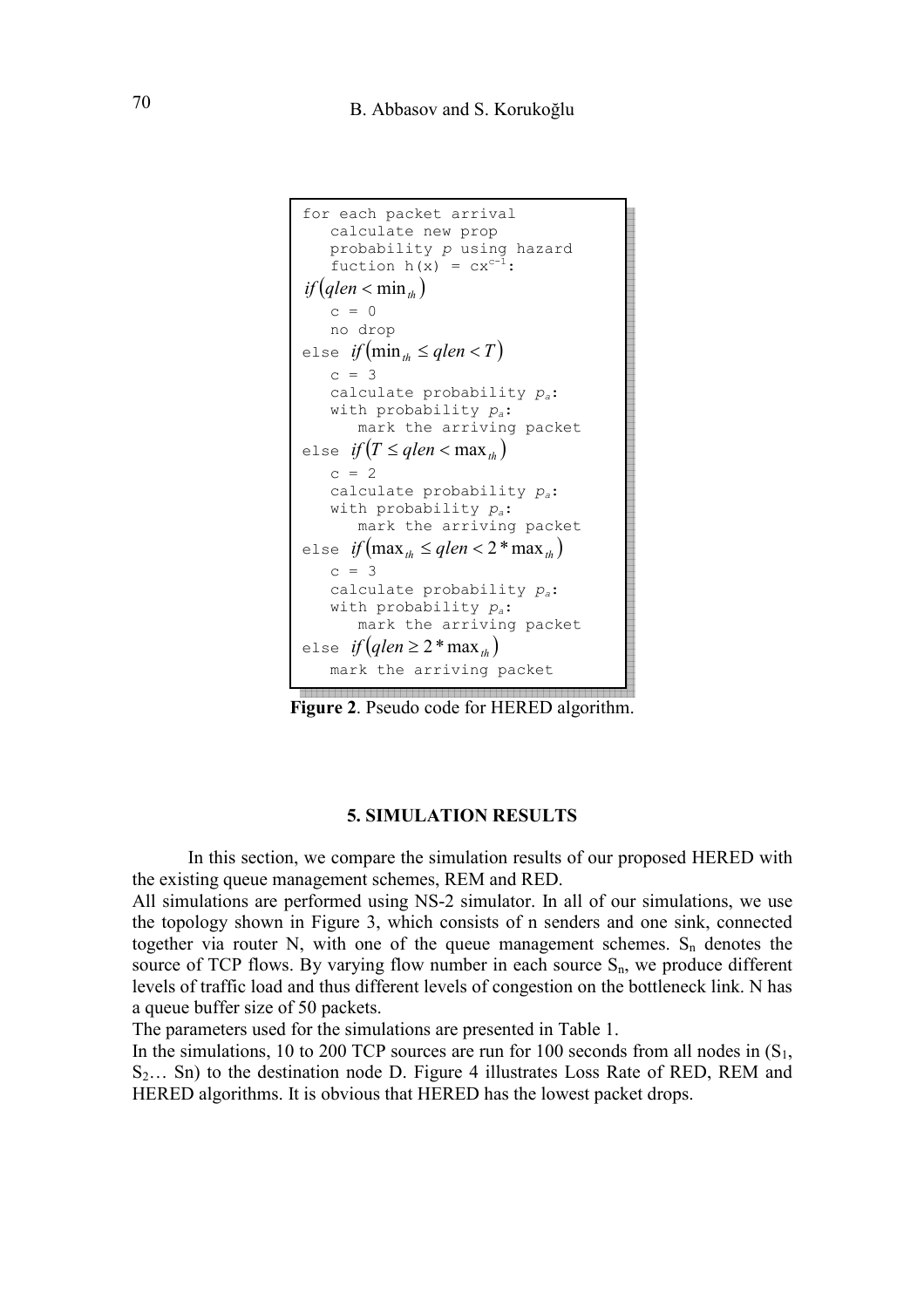

Figure 3. Simulation topology.

| <b>Table 1. Simulation Parameters</b> |  |  |  |
|---------------------------------------|--|--|--|
|---------------------------------------|--|--|--|

| <i>Algorithm</i> | <b>Parameter Settings</b>                                                  |  |
|------------------|----------------------------------------------------------------------------|--|
| <b>RED</b>       | $min_{th} = 5$ , $max_{th} = 15$ , $(3 \times min_{th})$ , $w_q = 0.002$ , |  |
|                  | $max_p = 1/150$ , (as recommended in RED [3]),                             |  |
|                  | gentle version used                                                        |  |
| <b>REM</b>       | $\phi = 1.001$ , $\gamma = 0.001$ , $w_a = 0.002$                          |  |
| <b>HERED</b>     | $min_{th} = 5$ , $max_{th} = 15$ , $(3 \times min_{th})$ , $w_q = 0.002$ , |  |
|                  | $maxp = 1/150$                                                             |  |



Simulation Time (Seconds)<br>**Figure 4**. Loss Rate of RED, REM and HERED algorithms.